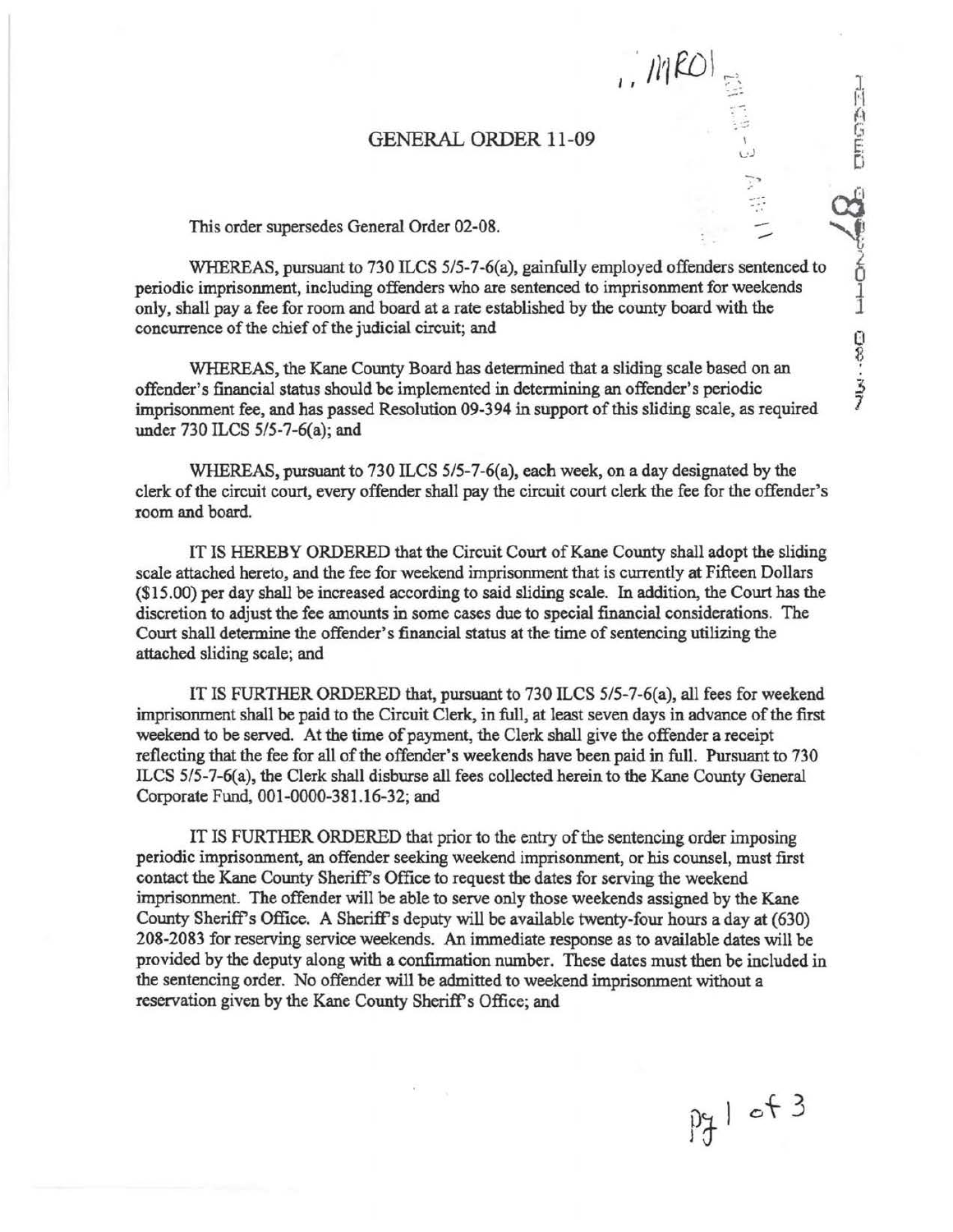IT IS FURTHER ORDERED that in the event the offender fails to complete any portion of the weekend imprisonment, for whatever reason, the offender shall be reimbursed for the daily fee for those days not served. However, if at the time the offender would be entitled to receive reimbursement, he bas a balance owing of fines, costs, or fees under the Judgment Order, the reimbursement shall apply first to the outstanding fines, costs, or fees; and

IT IS FURTHER ORDERED that prior to serving the first weekend, the offender must present evidence to the Kane County Jail that the entire fee for weekend imprisonment has been paid in full. Anyone not having evidence of full payment will be refused admittance and will be reported to the Kane County State's Attorney; and

IT IS FURTHER ORDERED that this General Order shall be effective March 14, 2011.

DATED this 3<sup>rd</sup> day of March 2011.

F. Keith Brown, Chief Judge

 $3c + 3$